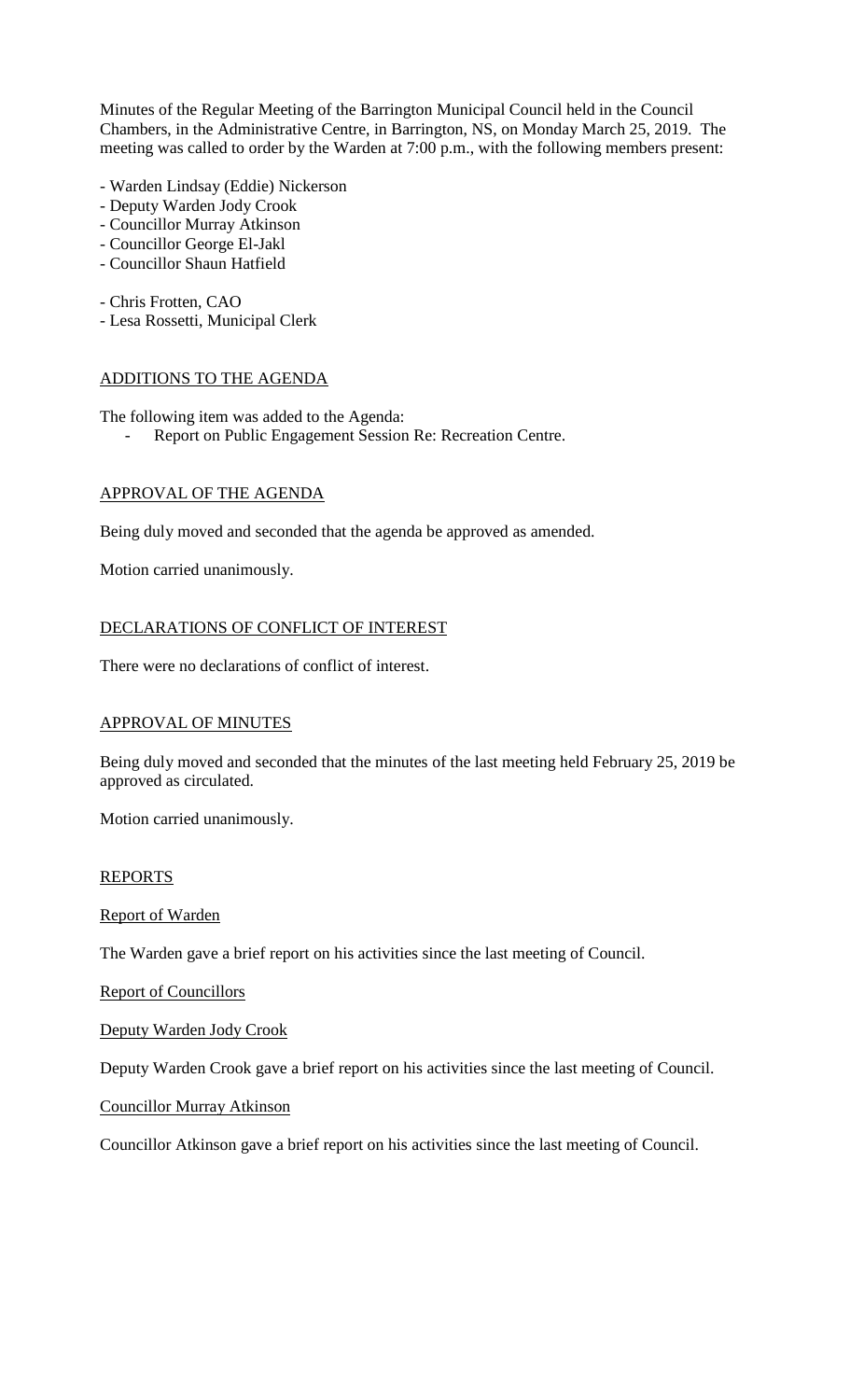Page 2, Regular Meeting of Barrington Municipal Council, March 25, 2019

## Councillor George El-Jakl

Councillor El-Jakl gave a brief report on his activities since the last meeting of Council.

## Councillor Shaun Hatfield

Councillor Hatfield gave a brief report on his activities since the last meeting of Council.

Report on Western Counties Regional Library Board

Councillor Hatfield reported on the Western Counties Regional Library Board meeting held December 6, 2018. Minutes of the meeting are attached to the agenda on the municipal website.

## Report from Committee of the Whole Council

Councillor Hatfield reported on recommendations from the Committee of the Whole Council.

Promotional Funding Request – Shelburne County Lobster Festival

Correspondence has been received from the Shelburne County Lobster Festival Planning Committee requesting funding for 2019.

## Resolution C190301

Being duly moved and seconded that funding be provided in the amount of \$500.00 from the 2019/2020 Budget, as requested.

Motion carried unanimously.

### Funding Request Re: Vehicle Extrication Competition

Correspondence has been received from the Island & Barrington Passage Volunteer Fire Department requesting funding to assist with the cost of hosting the Vehicle Extrication Competition to be held in June 2019.

## Resolution C190302

Being duly moved and seconded that the Municipality support the 2019 Vehicle Extrication competition by providing funding in the amount of \$5,000.00 from the 2019/20 Budget and by granting permission to use one of our lobster statues to base the logo design on.

Motion carried unanimously.

## Transportation and Infrastructure Renewal

It has been reported that there was a flooding problem in the vicinity of property of Guy Ross and Lillian Nickerson, located at 6622, Highway 3, Woods Harbour.

#### Resolution C190303

Being duly moved and seconded that a letter be sent to the Department of Transportation and Infrastructure Renewal requesting them to install waterfalls prior to the culvert that was blocked in the vicinity of property of Guy Ross and Lillian Nickerson, located in Woods Harbour, to prevent dirt from blocking the culvert in the future.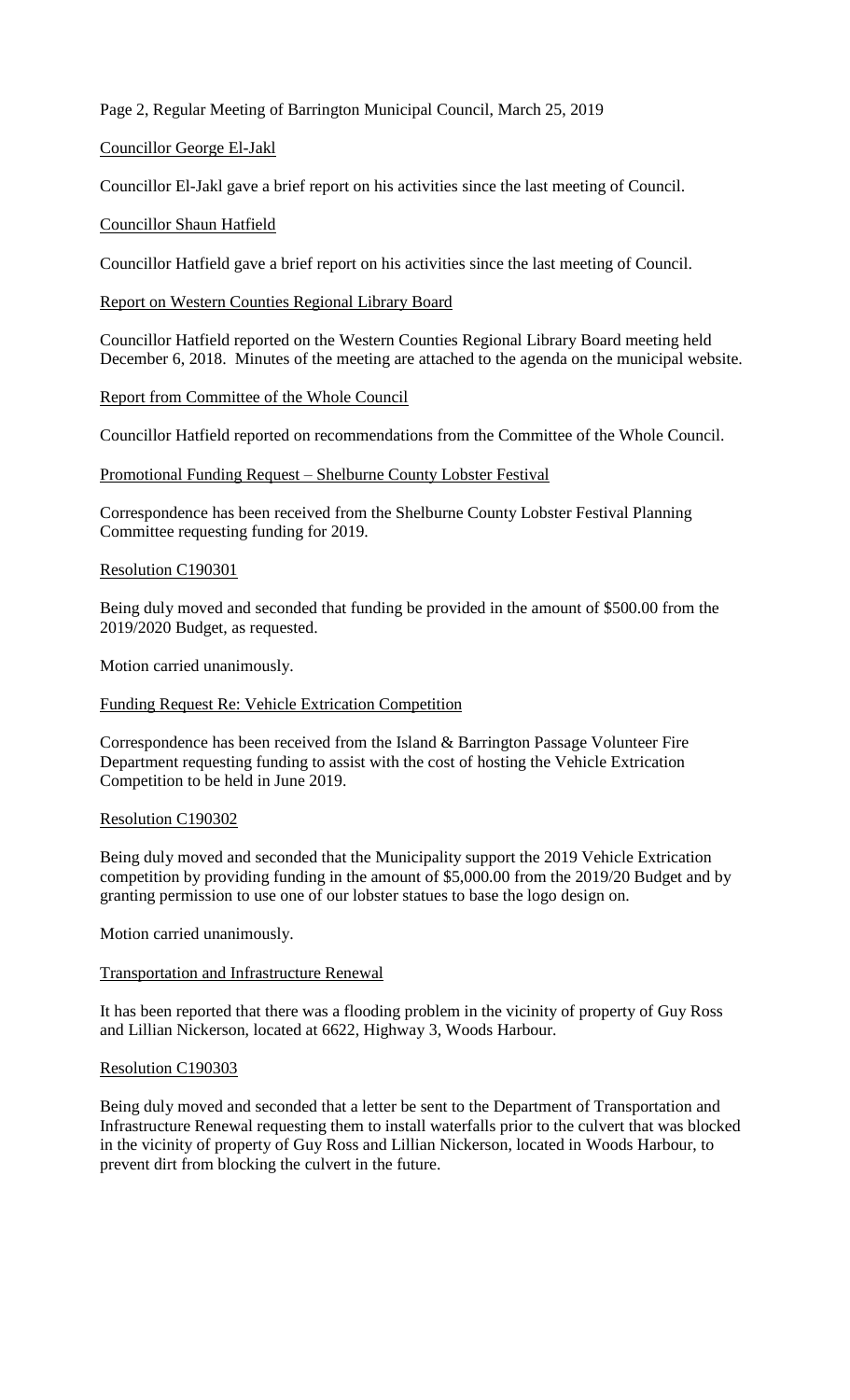Page 3, Regular Meeting of Barrington Municipal Council, March 25, 2019

Motion carried unanimously

## Pension Plan Eligibility Period

## Resolution C190304

Being duly moved and seconded that the Pension Plan eligibility period be waived for Chris Frotten, allowing him to start contributing to the Municipal Pension Plan immediately.

Motion carried unanimously

#### Report from Planning Advisory Committee

The Chair of the Planning Advisory Committee, Deputy Warden Jody Crook, reported on the recommendation of the Committee.

#### Resolution C190305

Being duly moved and seconded that the Municipality proceed to amend the Municipal Planning Strategy and Land Use By-law to include lobster pounds and storage facilities within the Commercial General Zone as a permitted use subject to approval by Development Agreement.

#### Motion carried unanimously.

The CAO explained the procedure to amend the Municipal Planning Strategy and Land Use Bylaw and the opportunities for public input

#### CAO Report

The report of the CAO was circulated to members in advance to the meeting. It was noted that a copy of the report is attached to the agenda on the municipal website.

Topics highlighted were:

- Infrastructure Renewal
	- New Recreation Centre
- Economic Growth
	- Improved Access to Internet
- Promotion and Support of the Tourism Industry
- Amenities at Beaches
- Provision or Support of Services for Residents of the Municipality
- Continued Work Towards Additional Medical Services
- Summary of Activities February 25 March 22, 2019
	- Budget
	- Fire Services & EMO Coordination Position
	- Brass Hill Clarifier RFP
	- Clyde Area Community Centre Association
	- Marathon Committee
	- Shelburne County Tourism Initiatives
	- New Website.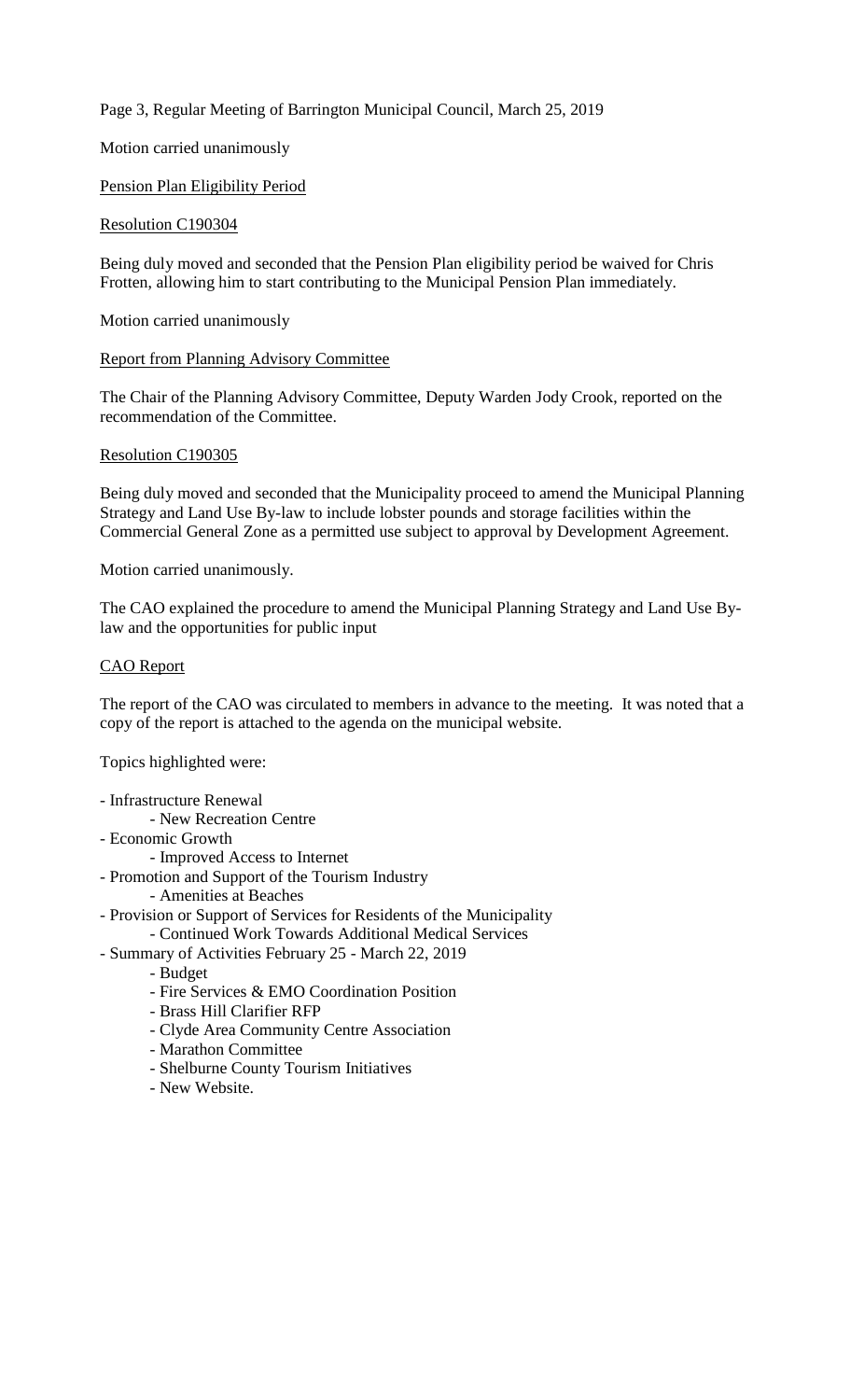## Page 4, Regular Meeting of Barrington Municipal Council, March 25, 2019

## NEW OR OTHER BUSINESS

## Consideration of Draft Credit Card Policy

It was reported that notice of consideration of the adoption of the draft Credit Card Policy was given at the last meeting of Council.

This policy will:

- Reduce the cost of procuring and paying for low dollar value goods, services, etc. by reducing the number of small orders and invoices processed and the number of cheques issued.

- Eliminate the issuance of travel and cash advances in addition to separate payments or registration fees, etc.

- Maintain the existing levels of discounts negotiated with suppliers for prompt payment by providing a more efficient payment process.

- Streamline administrative functions and reduces the time spent processing payments.

- Maintain an acceptable level of accountability and safekeeping of the Municipality's assets by setting appropriate limits and restrictions on the use of cards.

### Resolution C190306

Being duly moved and seconded that the Credit Card Policy be adopted as presented.

Motion carried unanimously

#### Consideration of Draft Substance Abuse Policy

It was reported that notice of consideration of the adoption of the draft Substance Abuse Policy was given at the last meeting of Council.

This policy communicates the Municipality's expectation and guidelines surrounding substance use, misuse and abuse.

## Resolution C190307

Being duly moved and seconded that the Substance Abuse Policy be approved as presented.

Motion carried unanimously

Consideration of Amendments to Policy 52 "Council Meetings and Proceedings Policy"

It was reported that notice of consideration of amendments to Policy 52 "Council Meetings and Proceedings Policy" was given at the last meeting of Council.

Amendments to this policy deals with the format of Council agendas.

#### Resolution C190308

Being duly moved and seconded that amendments to Policy 52 "Council Meetings and Proceedings Policy" be approved as presented.

Motion carried unanimously.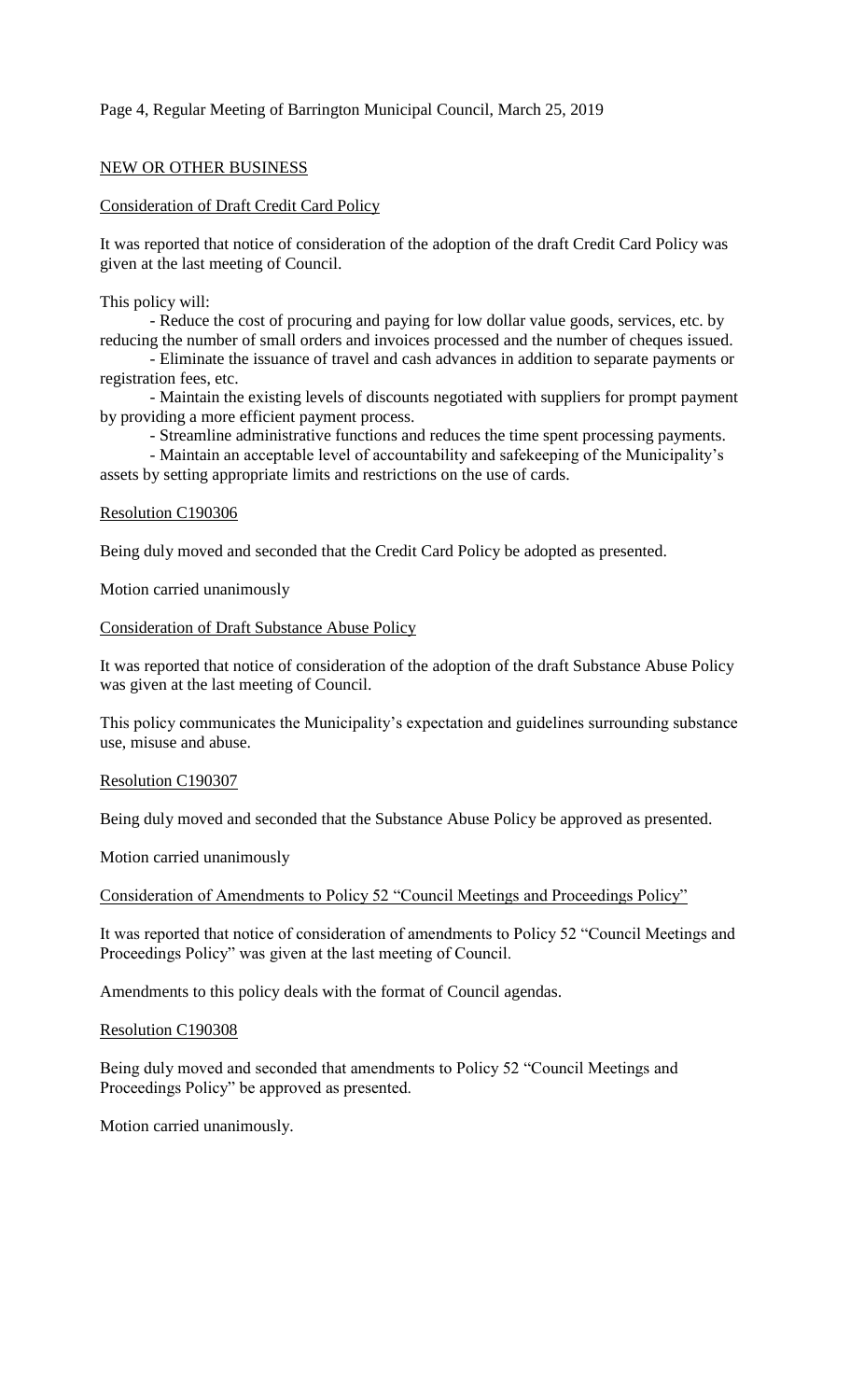Page 5, Regular Meeting of Barrington Municipal Council, March 25, 2019

## Consideration of Amendments to Policy 70 "Floating Dock Policy"

It was reported that notice of consideration of amendments to the Floating Dock Policy was given at the January 28, 2019 meeting of Council.

Amendments identify the property the policy relates to, the allowable docking time, etc.

## Resolution C190309

Being duly moved and seconded that Policy 70 "Floating Dock Policy" be amended as presented.

Motion carried unanimously.

Appointment to Audit Committee

The CAO reported that we have advertised to fill vacancies on our Audit Committee

Donna LeBlanc-Messenger has expressed an interest in continuing to serve on the committee. No other applications have been received to date.

## Resolution C190310

Being duly moved and seconded that Donna LeBlanc-Messenger be appointed to serve another two-year term on the Audit Committee commencing April 1, 2019.

Motion carried unanimously.

It was noted that one vacancy still remains on the committee.

## **CORRESPONDENCE**

There was no correspondence to report on.

## REPORT ON PUBLIC ENGAGEMENT SESSION RE: RECREATION CENTRE

The CAO provided a report on the Public Engagement Session held on March  $7<sup>th</sup>$  regarding the New Recreation Centre Project.

The next step in the process is to work with our architects to develop 2-3 design options which would incorporate as many amenities as possible, that were identified at the public session, within a reasonable budget.

The CAO is recommending that Council address the two ideas in the parking lot, an indoor pool and skateboard park, as these suggestions have been raised on a number of occasions in the past. These projects can impact future capital and operating budgets of the Municipality.

# EPILEPSY ASSOCIATION OF NOVA SCOTIA

In accordance with our Proclamation Policy, the Warden reported that March is Epilepsy Awareness Month and Purple Day is March 26<sup>th</sup>.